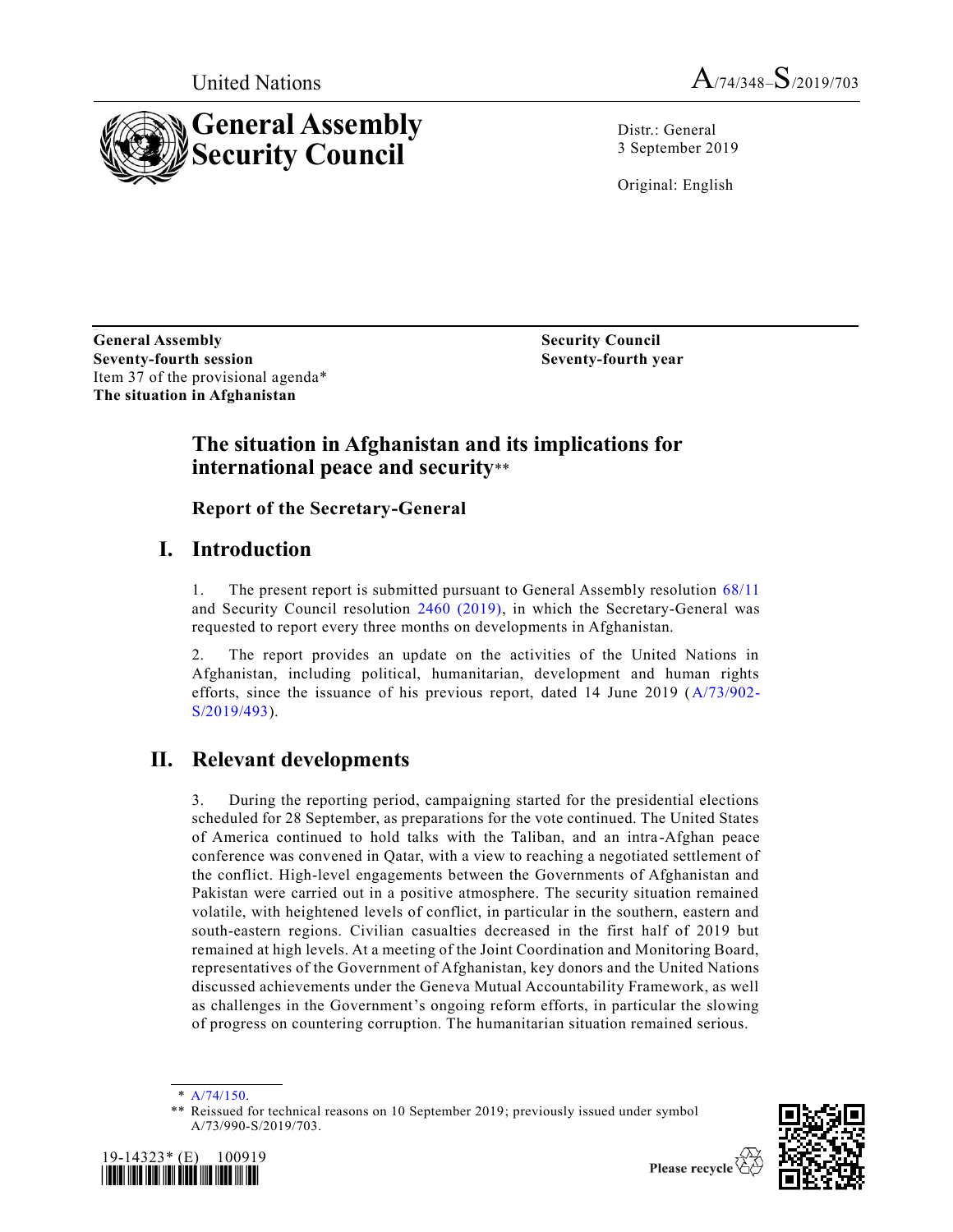#### **A. Political developments**

4. The Independent Election Commission and the Electoral Complaints Commission continued preparations for the presidential election scheduled for 28 September. In parallel, some political figures, including the former President, Hamid Karzai, and some presidential candidates argued that reaching a peace agreement with the Taliban should take priority over elections.

5. Between 8 and 29 June, the Independent Election Commission updated voter registration across the country, resulting in the registration of 573,721 new voters, of whom around 36 per cent were women. In addition, a full voter registration process was conducted in Ghazni Province, where political tensions and insecurity had prevented the holding of parliamentary elections in 2018. The decision by the Commission, on 27 June, to extend the registration period in the province by one week, along with security challenges in retrieving the registration materials, resulted in a delay in finalizing the list of voters. On 25 July, the Commission announced a preliminary figure of 9.6 million registrants in total.

6. In response to the demands of political parties and some presidential candidates, the Commission continued preparations for the introduction of biometric voter verification and the electronic transmission of results on election day. The Government signed a contract with Dermalog, a technology vendor, for the delivery of software and additional electronic equipment.

7. Following the assessment by security agencies of a total of 5,388 polling centres in July, the Ministry of Defence hosted a review exercise of the electoral security plan, with the participation of the Ministry of the Interior, the Independent Election Commission and other State entities, as well as the Resolute Support Mission of the North Atlantic Treaty Organization (NATO). Security arrangements for the campaign period were also implemented, including protection measures for candidates. On 28 July, in Kabul, unknown assailants carried out a complex attack on the office of Amrullah Saleh, the running mate of the President, Ashraf Ghani, for the position of First Vice-President. A total of 21 civilians were killed and 50 were injured in the attack.

8. Preparations for electoral observation and electoral disputes resolution also continued. On 30 July, the President approved the appointment of 112 provincial electoral complaints commissioners nominated by the central Electoral Complaints Commission, 34 of whom were recommended by the Afghanistan Independent Human Rights Commission, as required by the Election Law. The new provincial commissioners took an oath of office on 3 August. As at 15 August, the Electoral Complaints Commission had received 18 complaints regarding the electoral campaign in five provinces, mostly related to the alleged misuse of security resources for election purposes. In addition, the Afghanistan Independent Human Rights Commission made available its local and provincial offices for voters and candidates to file complaints regarding political rights violations during the campaign period or the election, and the National Democratic Institute for International Affairs, a non-governmental organization headquartered in Washington, D.C., began training Afghan civil society organizations in electoral observation and announced its intention to train candidates' agents for the election. However, the number of registered election observers remained low in most provinces.

9. An election budget of \$149 million was finalized, with the Government committing \$90 million in funding and the remaining \$59 million funded through donors' pledges to the United Nations Electoral Support Project operated by the United Nations Development Programme. On 1 August, the electoral management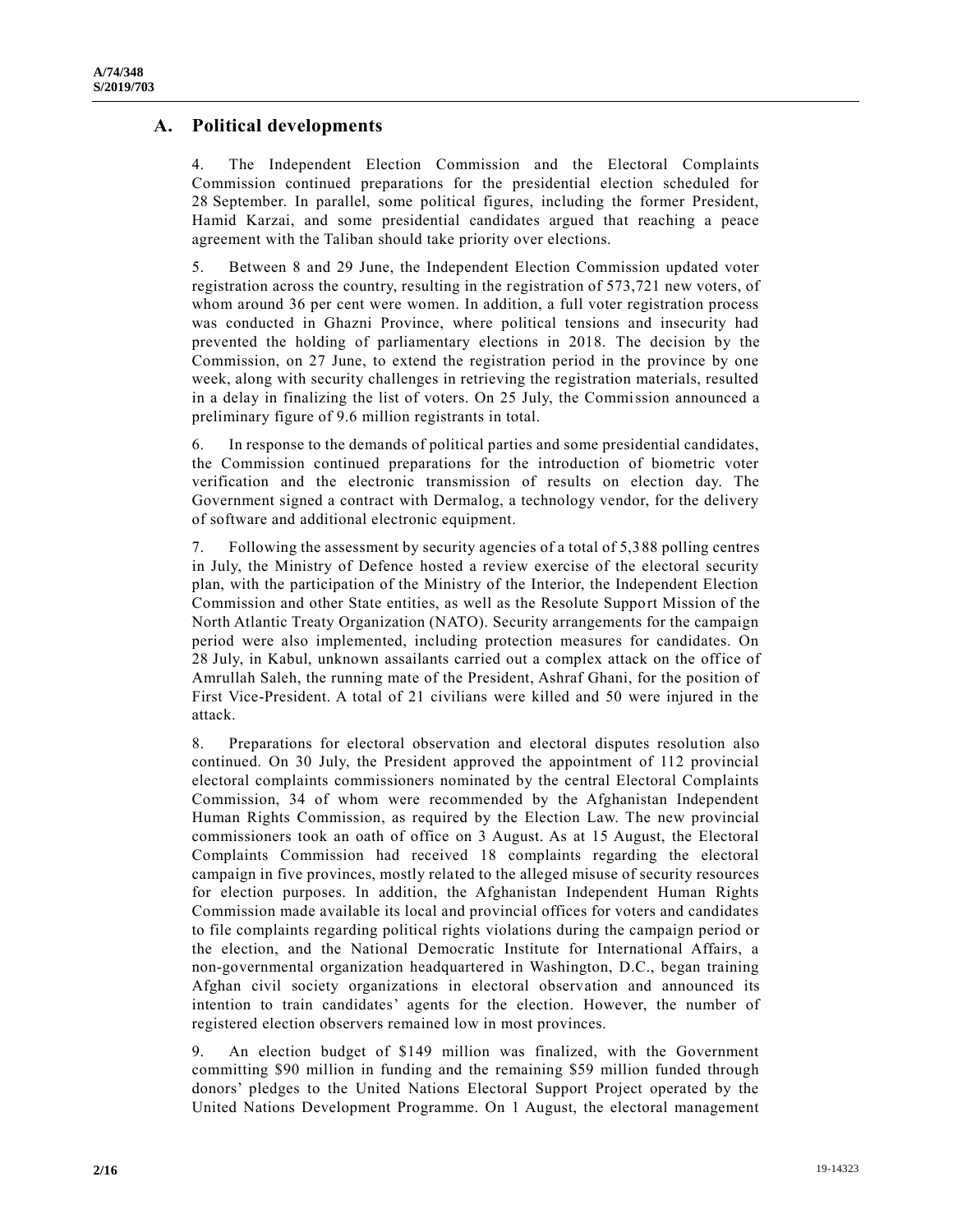bodies and the United Nations signed a revised project document, reflecting adjustments to the 2019 election process and budget.

10. Throughout the reporting period, concerns persisted about the use of State resources for electoral purposes. On 25 June, the Council of Presidential Candidates, representing eight presidential tickets, staged a demonstration in the Ghazi stadium in Kabul, calling upon the President to resign from office and allow a caretaker government to administer the elections. Following the start of the campaign period, the Council continued to raise concerns about alleged interference by the President in the electoral process. On 29 July, a presidential candidate, Shahab Hakimi, told the media that the Council was still discussing its stance on the election, with some candidates threatening to boycott it if their concerns were not addressed. Separately, on 13 July, three presidential candidates – Abdullah Abdullah, the Chief Executive, Hanif Atmar, the former national security adviser, and Gulbuddin Hekmatyar, the founder of Hizb-i Islami – announced that they had formed a coalition to lobby for additional transparency mechanisms to prevent the misuse of State resources in the elections. On 30 July, amid ongoing public debate, the head of the Transparent Election Foundation of Afghanistan, Mohammad Naim Ayubzada, told the media that a large number of public officials were participating in election campaigns using government resources, and warned that such practices could lead to a loss of trust in the elections. In response to formal complaints, on 1 August, the Electoral Complaints Commission issued a written warning to both the President and the Chief Executive for violating electoral campaign regulations, including by using State facilities and financial resources for campaign purposes. In its warning, the Commission cited the use of government vehicles and State equipment in campaign activities, as well as the participation of high-ranking government officials at electoral gatherings.

11. On 19 July, the Election Support Group, chaired by the United Nations Assistance Mission in Afghanistan (UNAMA) and comprising key electoral donors, issued a statement in which it noted public concerns about maintaining a level playing field among all candidates and stakeholders. The Group welcomed the stated commitment of the President and the Chief Executive to a credible election and called upon both leaders to conduct themselves in a manner consistent with the Election Law and the code of conduct and to guarantee the autonomy of the electoral management bodies. On 21 July, the Independent Directorate of Local Governance issued two orders, postponing subnational recruitment to mid- and senior-level posts until after the presidential election and ordering officials to refrain from interfering in electoral affairs. Subsequently, the Independent Administrative Reform and Civil Service Commission issued a press statement on 27 July, reminding civil servants of their obligations under their code of conduct and calling upon them to refrain from campaigning during work hours or using government resources either for or against candidates. On the same date, the electoral management bodies issued a press statement calling upon all stakeholders, especially candidates and supporters, to abide by the law, including the procedures and regulations governing the campaign.

12. The official presidential election campaign period got off to a slow start on 28 July. On the same day, the President and the Chief Executive officially launched their election campaigns, each holding large rallies in Kabul. These was followed by the campaign launches of other presidential candidates, including Enayatullah Hafiz, also on 28 July, Gulbuddin Hekmatyar on 1 August, Rahmatullah Nabil, the former Director of the National Directorate for Security, on 3 August and Sayed Noorullah Jalili on 4 August. Other candidates postponed their official campaign launches, citing the lack of a level playing field and uncertainty over the impact of the peace process on the elections as the main reasons for the delays. On 6 August, one presidential candidate, Zalmay Rassoul, withdrew his candidacy and announced his support for the President's ticket. On 8 August, amid reports of internal tensions among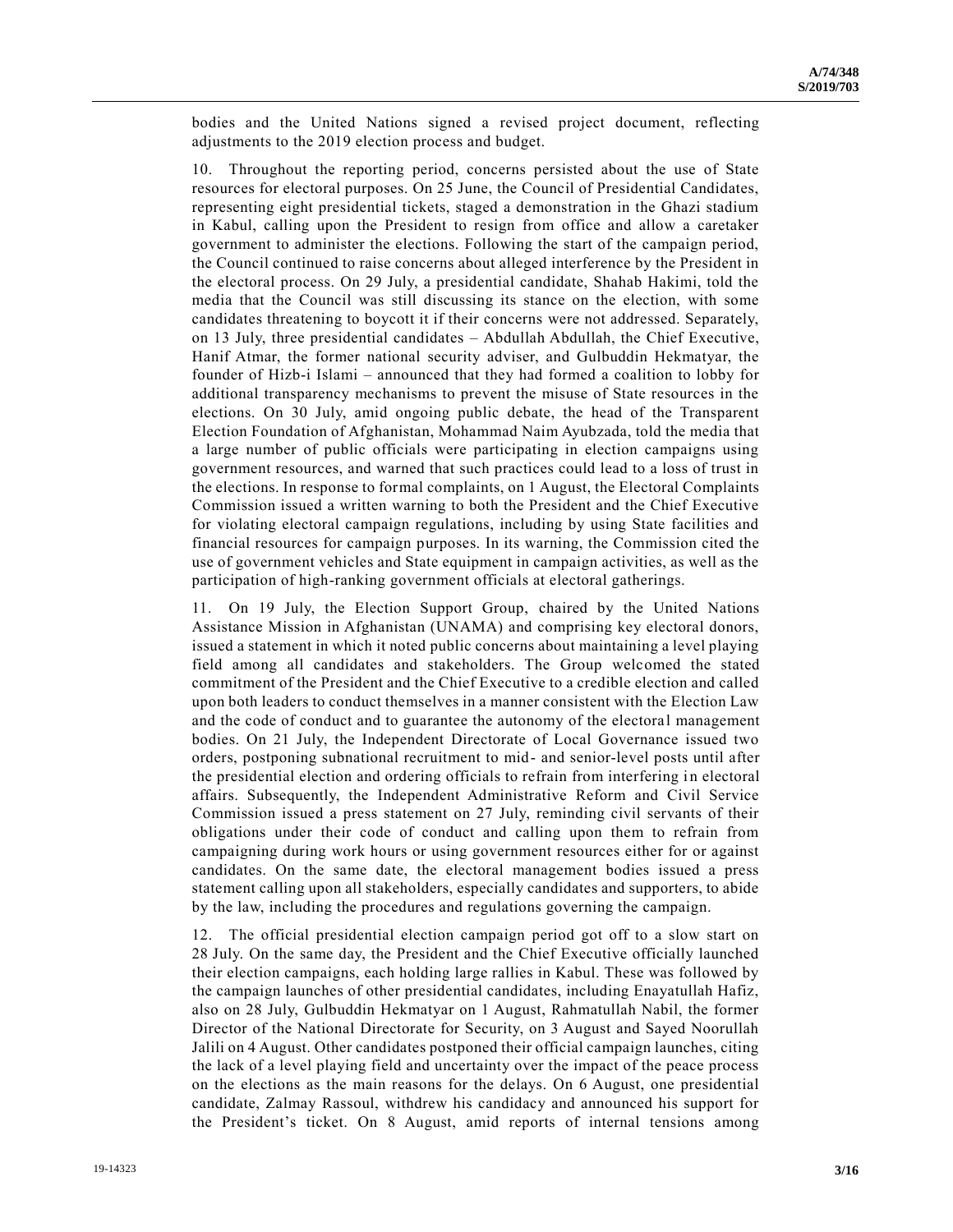candidates on his presidential ticket, Hanif Atmar announced the suspension of his campaign, citing interference in the electoral process by the President and arguing that election-related political instability could imperil the peace process.

13. Momentum towards a political settlement to end the conflict accelerated, bolstered by domestic and international efforts. Following a visit to Kabul by the United States Secretary of State, Mike Pompeo, on 25 June, the United States Special Representative for Afghanistan Reconciliation, Zalmay Khalilzad, held talks with the Taliban in Doha from 29 June to 9 July, with a two-day pause for the intra-Afghan peace conference. Hosted jointly by Qatar and Germany, the conference was attended by representatives of the Government of Afghanistan, in their individual capacities, political parties, civil society and the Taliban, with the consent of all parties. Participants produced a two-page resolution that contained a call for all parties to meet the demands of the Afghan people by obtaining peace through inclusive negotiations. They also called for the release of prisoners, the protection of public infrastructure and the reduction of civilian casualties, and stated that post-war Afghanistan would have an Islamic legal system, assure women's rights in political, social, economic, educational and cultural affairs as part of the Islamic framework of Islamic values and ensure equality for all ethnic groups. Mr. Khalilzad and the Taliban resumed meetings in Doha on 3 August and the talks were concluded on 11 August.

14. Efforts to build an international consensus in support of the Afghan peace process continued. On 10 and 11 July, the third trilateral consultation on the Afghan peace process was held in Beijing, attended by the Special Envoy of China, Deng Xijun, the Representative of the President of the Russian Federation, Zamir Kabulov, and Mr. Khalilzad. The consultation took place in an expanded format, including the participation of Pakistan. In a statement, the four countries welcomed the intra-Afghan meetings held in Doha and Moscow, urged the reduction of violence and called for an immediate start to intra-Afghan negotiations between the Taliban, the Government and other Afghans.

15. The Government reconfigured its institutional arrangements in support of the peace process. On 29 June, the President announced the appointment of his former Chief of Staff, Salam Rahimi, as State Minister for Peace Affairs. On 27 July, the President issued a decree dissolving the secretariat of the High Peace Council, and on 31 July, the Government announced the formation of a 15-member negotiating team to represent the country in future talks with the Taliban. The names of the team members were not announced.

16. On 20 and 21 July 2019, the Deputy Secretary-General, together with the Under-Secretary-General for Political and Peacebuilding Affairs and the Executive Directors of the United Nations Population Fund and the United Nations Entity for Gender Equality and the Empowerment of Women (UN-Women), made a visit to Afghanistan that was focused on women, peace and security. The senior officials recognized the significant progress made over the past 18 years regarding women's rights and emphasized the need for the meaningful participation of women in political and public life, including in the peace process and elections. They further stressed the importance of an inclusive peace process and of addressing discrimination on the basis of gender, ethnicity and regional differences. The delegation also held a meeting with a diverse group of women in Kabul, hosted by the First Lady, Rula Ghani, and travelled to Bamyan Province to meet a variety of community representatives, including women who undertake the work of mine removal.

17. In her meetings with the President and the Chief Executive, the Deputy Secretary-General emphasized the importance of an inclusive peace process, rebuilding trust and addressing discrimination on the basis of gender, ethnicity and regional differences.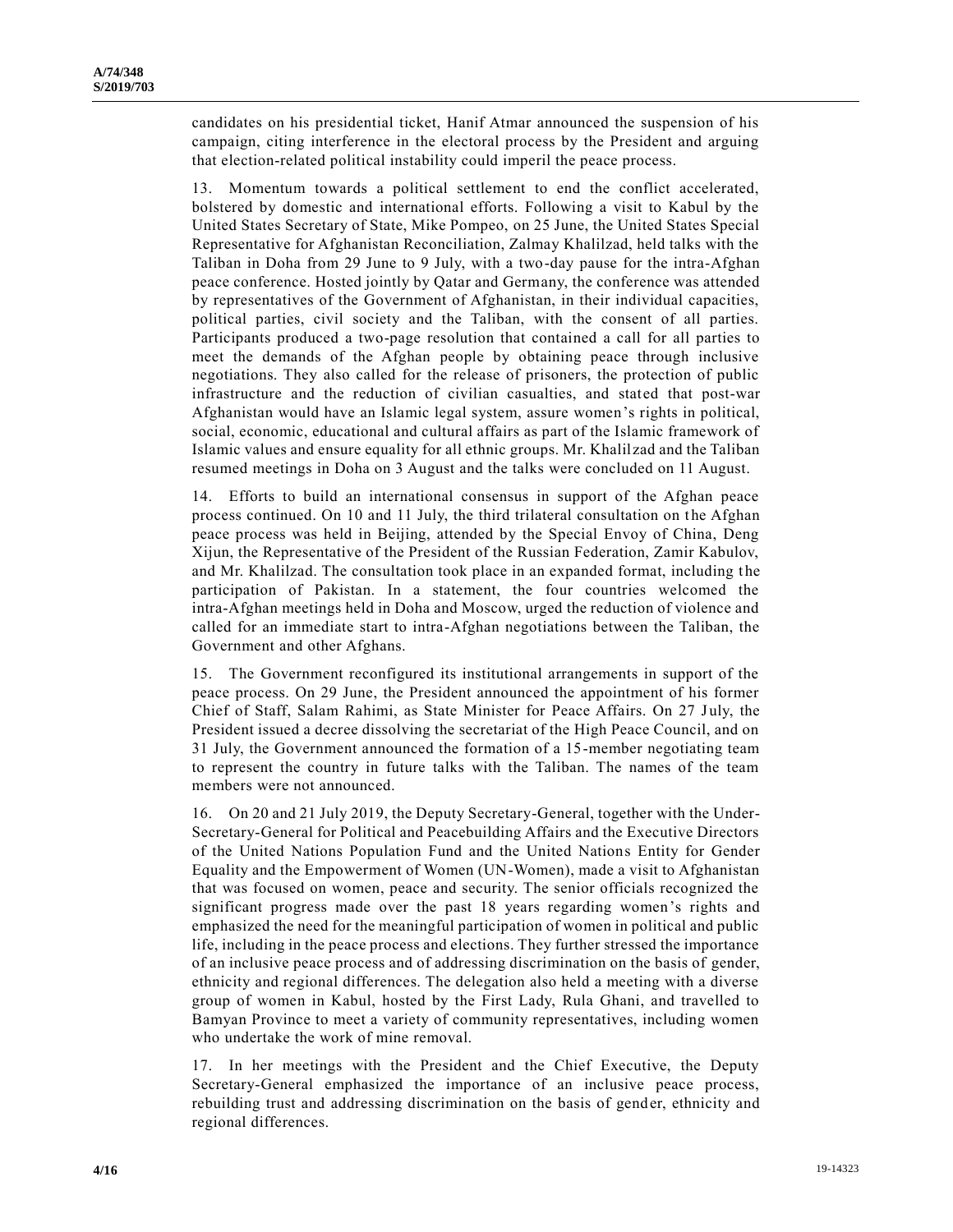18. Under its good offices mandate, UNAMA continued its engagement with representatives of the Taliban on issues related to the peace process, the protection of civilians and humanitarian access. My Special Representative for Afghanistan and Head of UNAMA met with representatives of the movement in Doha on 28 July to discuss progress towards intra-Afghan negotiations, highlighting, in particular, the importance of the participation of women in the peace process, as well as the need to build confidence by reducing violence and implementing other measures to protect civilians. On 2 and 3 July, UNAMA hosted a meeting in Bishkek, including the participation of scholars, civil society and former officials from countries in the region. Discussions at the meeting, which was also attended by representatives of the United Nations Regional Centre for Preventive Diplomacy for Central Asia, focused on the role of countries in the region in the peace process in Afghanistan and possible regional support for the country after peace has been established. Participants highlighted the importance of a regional consensus on peace and called upon the United Nations to play a central role in any future peace process.

19. UNAMA continued to work with communities and subnational government authorities in support of local conflict resolution and reconciliation. So far in 2019, UNAMA has begun to implement seven new local peace initiative projects, while continuing to implement another eight projects, most of which are aimed at strengthening local conflict resolution mechanisms and supporting sustainable locallevel peacebuilding. In a project in Kunar Province, UNAMA facilitated consultations between two tribes that culminated in a peace jirga, in which both parties and other subnational government and community stakeholders, one quarter of whom were women, successfully resolved a decades-long land dispute. The agreement was widely covered by local media, prompting community elders in other provinces to seek the support of UNAMA in resolving local conflicts.

#### **B. Security**

20. The security situation remained volatile, with a high number of security incidents. Between 10 May and 8 August, UNAMA recorded a total of 5,856 securityrelated incidents, a 1 per cent increase compared with the same period the previous year. The highest number of incidents occurred in the southern region, followed by the eastern and the south-eastern regions, with these three regions accounting for 63 per cent of all incidents. Established trends remain unchanged; 3,294 armed clashes accounted for 56 per cent of all incidents, despite a 7 per cent decrease in armed clashes compared with the same period in 2018. Incidents relating to the use of improvised explosive devices remained the second highest category of incidents, recording a 17 per cent increase. Suicide attacks decreased by 44 per cent. Afghan and international military air forces continued to carry out a high number of air strikes, 506 strikes recorded during the period, a 57 per cent increase compared with the same period in 2018.

21. Fighting continued at consistently high levels during the reporting period. An exception was recorded over the days covering the Eid al-Fitr holiday, on which the levels of fighting declined markedly, in line with historical trends, as both pro-government forces and anti-government elements reduced their offensive operations. Conversely, there was no change in the pace of fighting throughout the holy month of Ramadan, as anti-government elements carried out several suicide attacks and both parties publicly stated their intention to maintain their operational momentum. Afghan and international military efforts relied heavily on air strikes to defend major urban centres against anti-government elements, air strikes in Helmand and Ghazni Provinces comprising 47 per cent of the total number during the reporting period. The Afghan National Defence and Security Forces also dedicated significant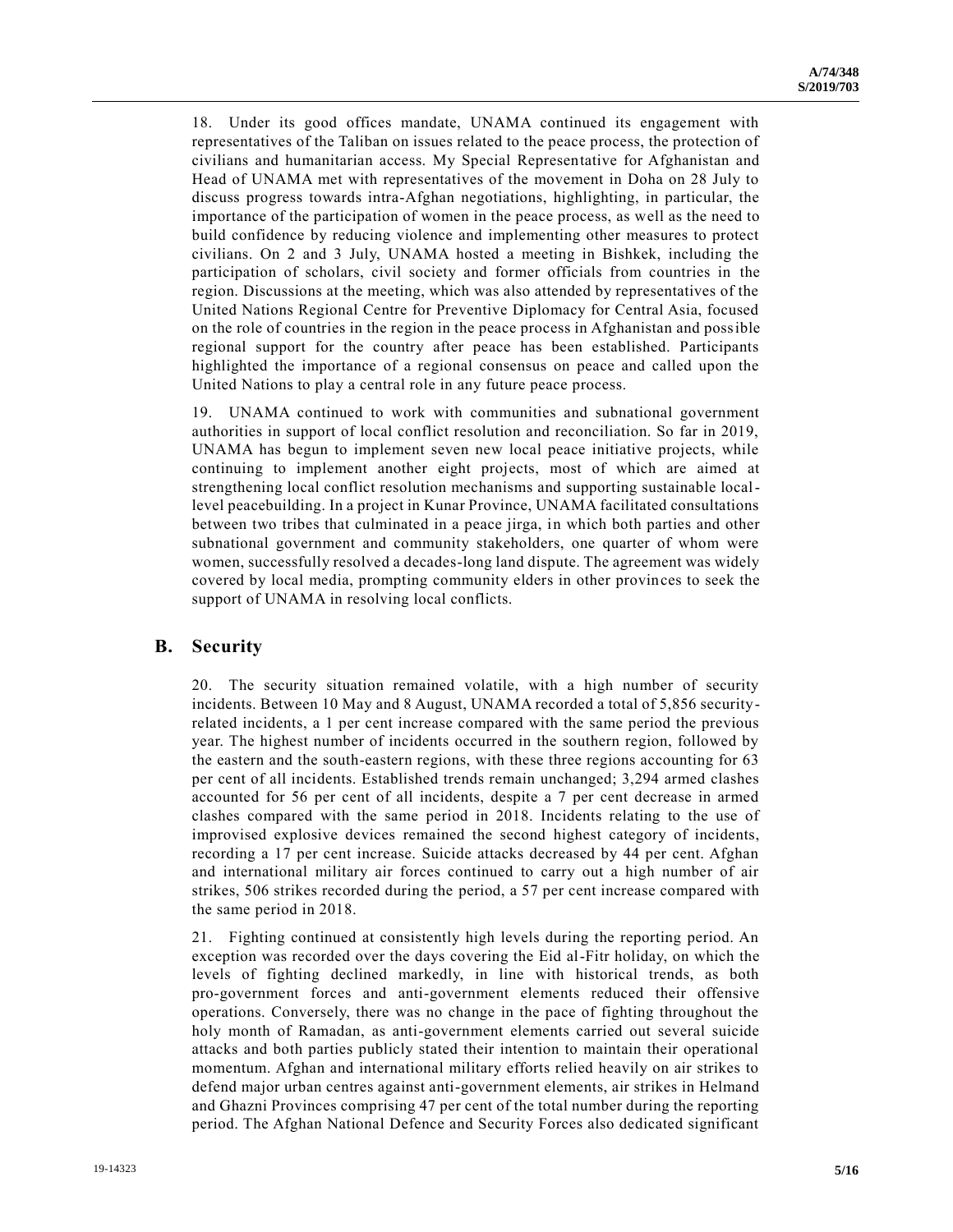resources to improving security along major roads across Afghanistan, in particular in Ghazni, Zabul, Balkh and Jowzjan Provinces.

22. Neither pro-government forces nor anti-government elements achieved significant territorial gains during the reporting period. The most active area of conflict was Kandahar Province, followed by Helmand and Nangarhar Provinces. The Afghan National Defence and Security Forces recaptured three district administrative centres, Deh Yak and Khwajah Omari Districts in Ghazni Province and Bal Chiragh District in Faryab Province. The Taliban captured Qush Tepah District in Jowzjan Province and Kiran wa Munjan District in Badakhshan Province, and temporarily overran three districts, Shamulzai District in Zabul Province, Ma 'ruf District in Kandahar Province and Dilah District in Paktika Province. Although there were no significant threats to government control of provincial capitals, high levels of Taliban activity were reported near the provincial capitals of Farah, Kunduz and Ghazni.

23. High-profile attacks by anti-government elements continued, 22 suicide attacks being reported during the period compared with 39 in the same period in 2018 and 8 in the previous reporting period. Ten attacks were reported in the city of Kabul, including three complex attacks, one on 1 July, targeting an Afghan National Defence and Security Forces logistics compound, one on 28 July, targeting the compound of the Afghanistan Green Trend party of Mr. Saleh, and one on 7 August, targeting the police headquarters in the sixth police district of Kabul. Other significant suicide attacks occurred on 30 May, against the Afghan National Police district headquarters in Shahidi Hassas district of Uruzgan Province, and on 18 July, against the provincial police headquarters in the city of Kandahar. The Taliban claimed responsibility for both attacks.

24. Islamic State in Iraq and the Levant-Khorasan Province (ISIL-KP) remained resilient. Afghan and international military forces maintained a high pace of operations against the group's strongholds in Nangarhar and Kunar Provinces, resulting in some degradation of ISIL-KP leadership structures, but the movement continues to compete with the Taliban in the eastern region and has retained an operational capability in the city of Kabul. During the reporting period, 183 incidents were attributed to ISIL-KP, compared with 93 in the same period in 2018. ISIL-KP claimed 6 suicide attacks during the reporting period, compared with 15 in the same period in 2018, as well as 2 in Kabul Province and 4 in Nangahar Province. All the suicide attacks were conducted using a single attacker wearing a body-borne improvised explosive device.

25. There were eight incidents involving United Nations personnel during the reporting period, including three incidents of intimidation, two crimina l-related incidents and one armed clash: there were no incidents of abduction.

#### **C. Regional cooperation**

26. Bilateral relations between Afghanistan and Pakistan showed signs of improvement. On 10 June, the two countries conducted the first technical-level review session of the Afghanistan-Pakistan Action Plan for Peace and Solidarity. On 27 and 28 June, the President visited Pakistan, where he met the Prime Minister, Imran Khan, and the Foreign Minister, Shah Mahmood Qureshi. During the visit, he expressed hope that the two countries could move from conflict to cooperation. The Office of the Prime Minister of Pakistan released a statement in which it was noted that the two sides had agreed to open a new chapter of friendship and cooperation. Meanwhile, Pakistan pledged to continue support for talks between the United States and the Taliban.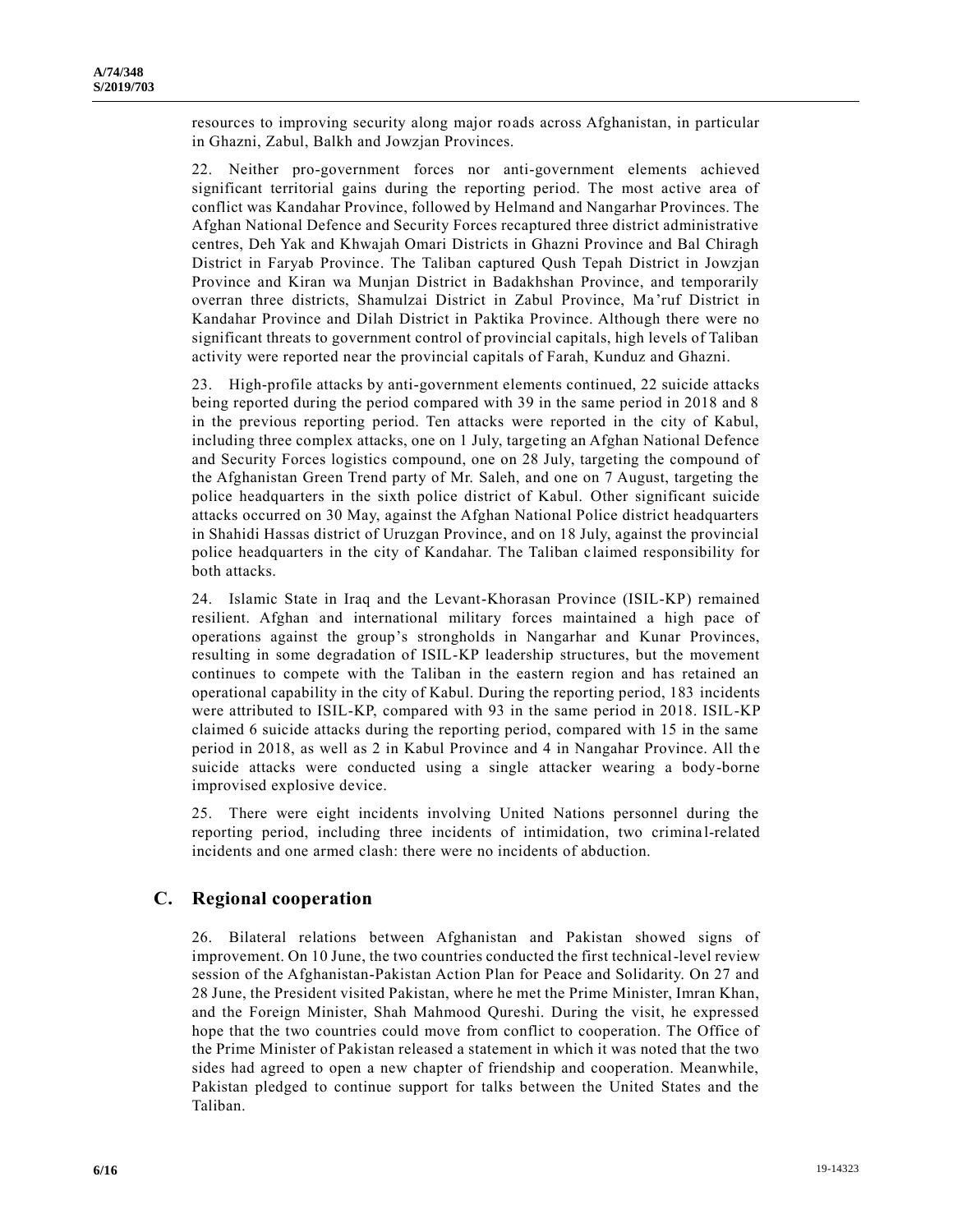27. Afghanistan continued its engagement with countries in the region through multilateral forums. On 13 and 14 June, the President attended the Shanghai Cooperation Organization summit in Bishkek, at which he emphasized the need for a regional consensus on peace and proposed several mechanisms to strengthen regional cooperation on issues of mutual interest. On 25 June, a meeting of senior officials of the Heart of Asia-Istanbul Process was held in Ankara. The meeting was focused on the implementation of the confidence-building measures under the Heart of Asia-Istanbul Process framework. On 22 July, an Afghan delegation participated in the joint regional conference on counter-terrorism and counter-narcotics under the same framework. Participants emphasized the need for a regional strategy to counter the illegal drug trade as part of counter-terrorism efforts. On 6 August, the ambassadors of Kazakhstan, Kyrgyzstan, Tajikistan, Turkmenistan and Uzbekistan in Kabul issued a joint declaration affirming their support for an Afghan-led, Afghan-owned peace process, emphasizing that peace and stability in Afghanistan meant peace and stability in the entire region.

28. As a sign of expanding economic relations among neighbouring countries, representatives of Afghanistan and Turkmenistan met on 17 June in the city of Herat to discuss trade and connectivity. Two memorandums of understanding were signed between the railway administrations of Afghanistan and Turkmenistan on the Toraghundi-Herat railway project. On 1 July, the Prime Minister of Uzbekistan, Abdulla Aripov, met the Chief Executive of Afghanistan in Balkh Province. The delegations agreed on the construction of the Surkhan-Pul-e Khumri electricity line between Uzbekistan and Afghanistan. The first meeting of the Afghan-Uzbek Intergovernmental Commission for Trade and Economic Cooperation met in Tashkent on 17 July.

#### **III. Human rights**

29. On 30 July, UNAMA released its 2019 midyear update on the protection of civilians in armed conflict. The Mission documented 3,812 civilian casualties (1,366 dead and 2,446 injured) in the first six months of 2019, a 27 per cent decrease compared with the same period the previous year. The overall reduction of civilian casualties was driven by a decrease in such casualties from suicide attacks by anti-government elements and ground engagements, while civilian casualties from aerial and search operations conducted by pro-government forces continued to rise. Continuing the trend of the first quarter of 2019, the majority of civilian casualties were attributed to anti-government elements, while pro-government forces were responsible for more civilian deaths than anti-government elements. UNAMA attributed 52 per cent of civilian casualties to anti-government elements (33 per cent to the Taliban, 11 per cent to ISIL-KP and 3 per cent to undetermined anti-government elements), more than half of which were documented as deliberately targeting civilians. Some 37 per cent of civilian casualties were attributed to pro -government forces (18 per cent to the Afghan National Defence and Security Forces, 12 per cent to international military forces, 2 per cent to pro-government armed groups and the remainder to multiple or undetermined pro-government forces). The remaining civilian casualties were from incidents attributed to both anti-government elements and pro-government forces, including crossfire.

30. UNAMA documented 16 per cent fewer civilian casualties from ground engagements in comparison with the first six months of 2018. However, ground engagements remained the leading cause of civilian casualties for the first half of 2019, causing one third of all civilian casualties. The use of improvised explosive devices in suicide and non-suicide attacks accounted for 28 per cent of all civilian casualties, with a 79 per cent decrease in civilian casualties from suicide attacks using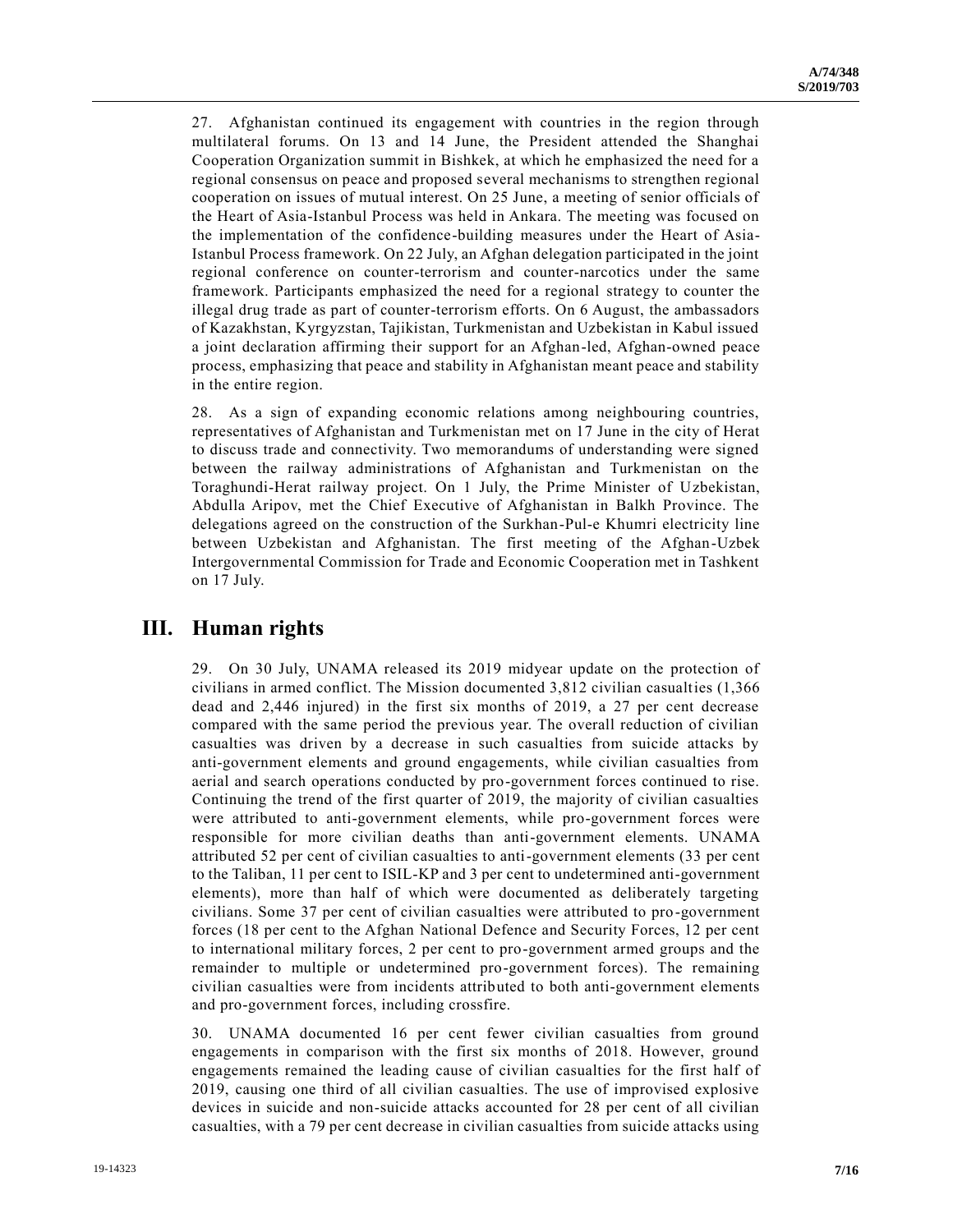improvised explosive devices. Civilian casualties from aerial operations increased by 39 per cent compared with the same period in 2018, comprising 14 per cent of all civilian casualties, while civilian casualties from search operations increased by 79 per cent, accounting for 6 per cent of all civilian casualties. Women and children continue to be severely affected by conflict-related violence, representing 42 per cent of the overall total of civilian casualties.

31. From 1 April to 30 June, the country task force on monitoring and reporting on grave violations against children in armed conflict verified seven incidents in which schools and related personnel were targeted. This represents a large decrease compared with the 18 incidents verified during the previous quarter. Five incidents were attributed to the Taliban, one to ISIL-KP and one to the Afghan National Army. There were three attacks deliberately targeting schools, an indiscriminate attack damaging two schools, incidental damage to one school and two incidents involving threats against teachers and students.

32. The task force verified 12 incidents against hospitals and protected personnel, compared with 26 in the previous quarter. Eight incidents were attributed to the Taliban and one each to the Afghan National Army, the Afghan National Police, international military forces and an undetermined armed opposition group. There were three cases of intentional killing of or injury to health-care personnel, three abductions, one indiscriminate attack, three cases of incidental damage and two threats. In total, 31 health-care facilities and 20 health-care personnel were affected.

33. The task force verified eight incidents of the recruitment and use of children involving 19 boys, compared with two incidents involving 4 boys in the previous quarter. The six incidents attributed to the Taliban involved 17 boys, who had a combat role. One incident attributed to the Afghan National Police involved the recruitment and use of a boy. Another boy was recruited for sexual purposes by Afghan local police and pro-government militia commanders. The task force verified two incidents of abduction by the Taliban involving two boys, one of whom was killed and one released, compared with two incidents involving four boys in the previous quarter. Moreover, the task force verified two incidents of sexual violence involving two girls raped by the Taliban and a boy used for sexual purposes (*bacha bazi*) by both pro-government militia and Afghan local police commanders, compared with two incidents involving two boys in the previous quarter.

34. The Government continued to advance the promotion and protection of women's rights. On 25 June, the Legislative Committee of the Ministry of Women's Affairs began to review the draft regulation on emergency funds for victims of violence against women, aimed at ensuring the allocation of such funds in the regular national budget, including the establishment of a transparent fund management mechanism. The review of the 2009 Law on the Elimination of Violence against Women is being carried out by a technical committee led by the Ministry of Women's Affairs. With the assistance of the justice sector support programme for Afghanist an, which is supported by the Government of the United States, the Ministry of Women's Affairs prepared an assessment of the implementation of the National Action Plan on Women, Peace and Security for 2007–2017 and presented it to the Cabinet.

35. The Government also took steps to combat impunity for sexual abuse and harassment. On 11 July, a case of alleged sexual harassment of Afghan female footballers was referred to the courts in accordance with the provisions of the Law on the Elimination of Violence Against Women. A former president of the Afghanistan Football Federation and five other individuals were charged with rape, sexual harassment, abuse of jurisdiction and concealment of the crime; all suspects remain at large. On 17 July, at a four-day national conference on coordination among entities involved in the elimination of violence against women, the Attorney-General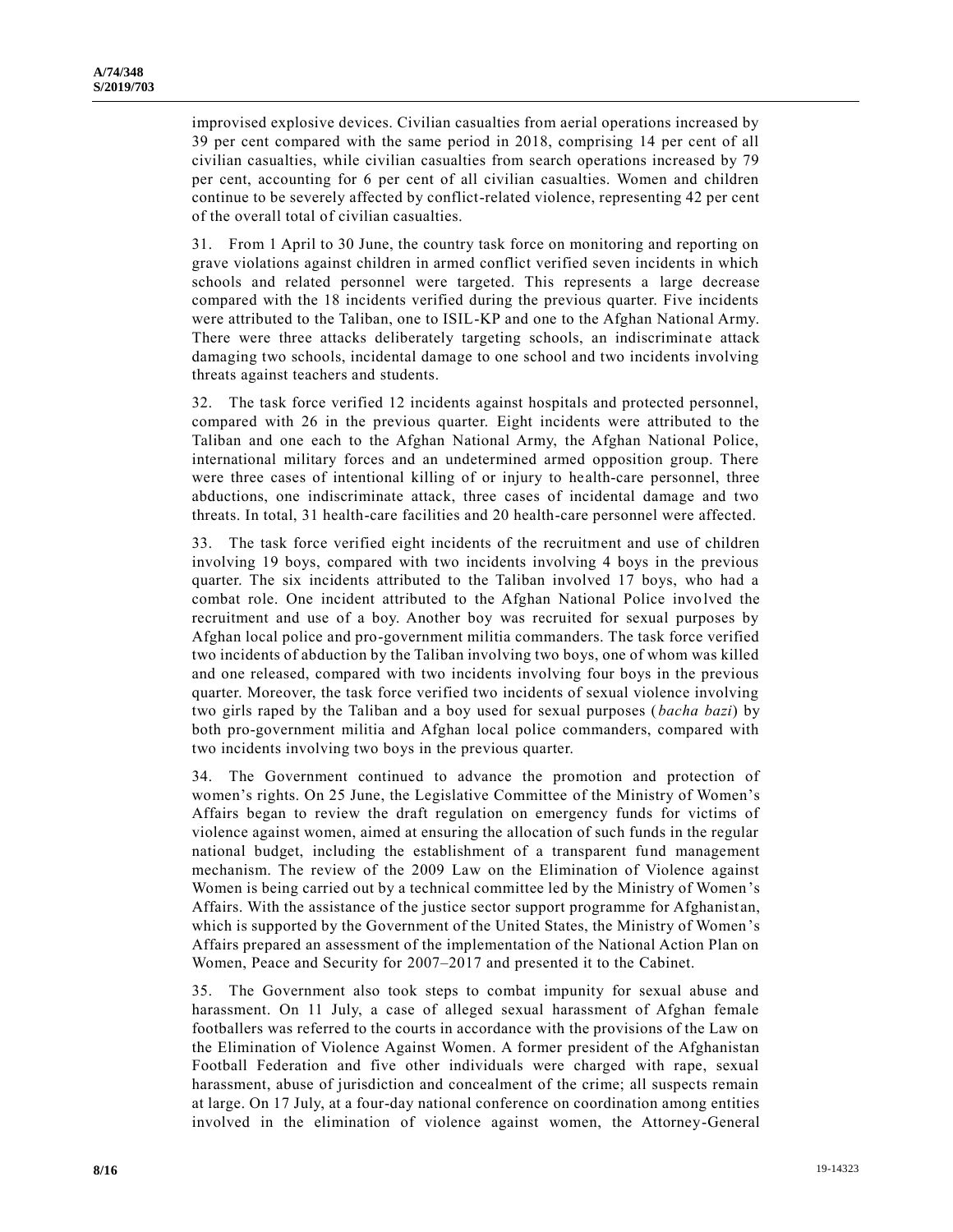announced the establishment of a special department to fight harassment against women in the workplace. On 25 July, the President issued a presidential order establishing a special secretariat within the Afghanistan Independent Human Rights Commission to investigate recent allegations of harassment of women in government institutions.

36. The national report on the third cycle of the universal periodic review of Afghanistan [\(A/HRC/WG.6/32/AFG/1\)](https://undocs.org/en/A/HRC/WG.6/32/AFG/1) was considered by the Working Group on the Universal Periodic Review of the Human Rights Council in January 2019. In its outcome report  $(A/HRC/41/5)$ , the Working Group made 258 recommendations. At the forty-first session of the Human Rights Council in July, the Government of Afghanistan accepted 235 of those recommendations, noted 22 others and partially accepted 1. The recommendations that were noted concern the establishment of a moratorium on the death penalty or its abolition and the accession to human rights treaties and other treaties to which Afghanistan is not a State party.

37. On 17 July, the President appointed nine new commissioners to the Afghanistan Independent Human Rights Commission, four of whom are women, including the Chairperson, Shaharzad Akbar. Sima Samar, who had been the Chairperson since the Commission was established in 2002, was appointed Special Envoy of the President and State Minister for Human Rights and International Relations. In a statement issued on 19 July, the Civil Society Joint Working Group criticized the selection process of the new commissioners for lack of compliance with the principles relating to the status of national institutions (Paris Principles).

38. Journalists and media workers continued to face conflict-related violence. During the reporting period, UNAMA documented five incidents that resulted in the injury of two journalists, both male, and threats against three others, including one woman, as well as threats against a radio station and a television station. In addition, four civil society activists, including three women, were threatened because of their human rights work. All of the incidents were attributed to the Taliban. On 24 June, the Taliban published a statement in which it warned media outlets to stop airing anti-jihad propaganda paid for by the Government or they would be considered military targets. During the twenty-sixth meeting of the Government and Media Joint Committee, chaired by the Second Vice-President, Sarwar Danish, the Government encouraged journalists and media organizations to continue normal operations and promised increased security measures. During the reporting period, UNAMA organized eight events, with 528 participants, including 150 women, on the promotion of human rights, conflict prevention, access to information and freedom of expression.

#### **IV. Coordination of development assistance**

39. On 22 July, the Government of Afghanistan and the United Nations jointly convened the twenty-second meeting of the Joint Coordination and Monitoring Board, jointly chaired by the acting Minister of Finance, Mohammad Humayun Qayumi, and my Special Representative. The meeting was divided into three sessions. In the first session, on the Geneva Mutual Accountability Framework, discussions were focused on progress against anti-corruption indicators and other accountability benchmarks. Donors noted some progress on reforms, including merit-based civil service recruitment and the establishment of the Access to Information Commission, but called for increased efforts to combat impunity for corruption by high -level officials and enhanced reporting against anti-corruption benchmarks. The Government reported that it had formally met one goal of the Framework by updating its 2017 anti-corruption strategy in late 2018. However, the time frame for the strategy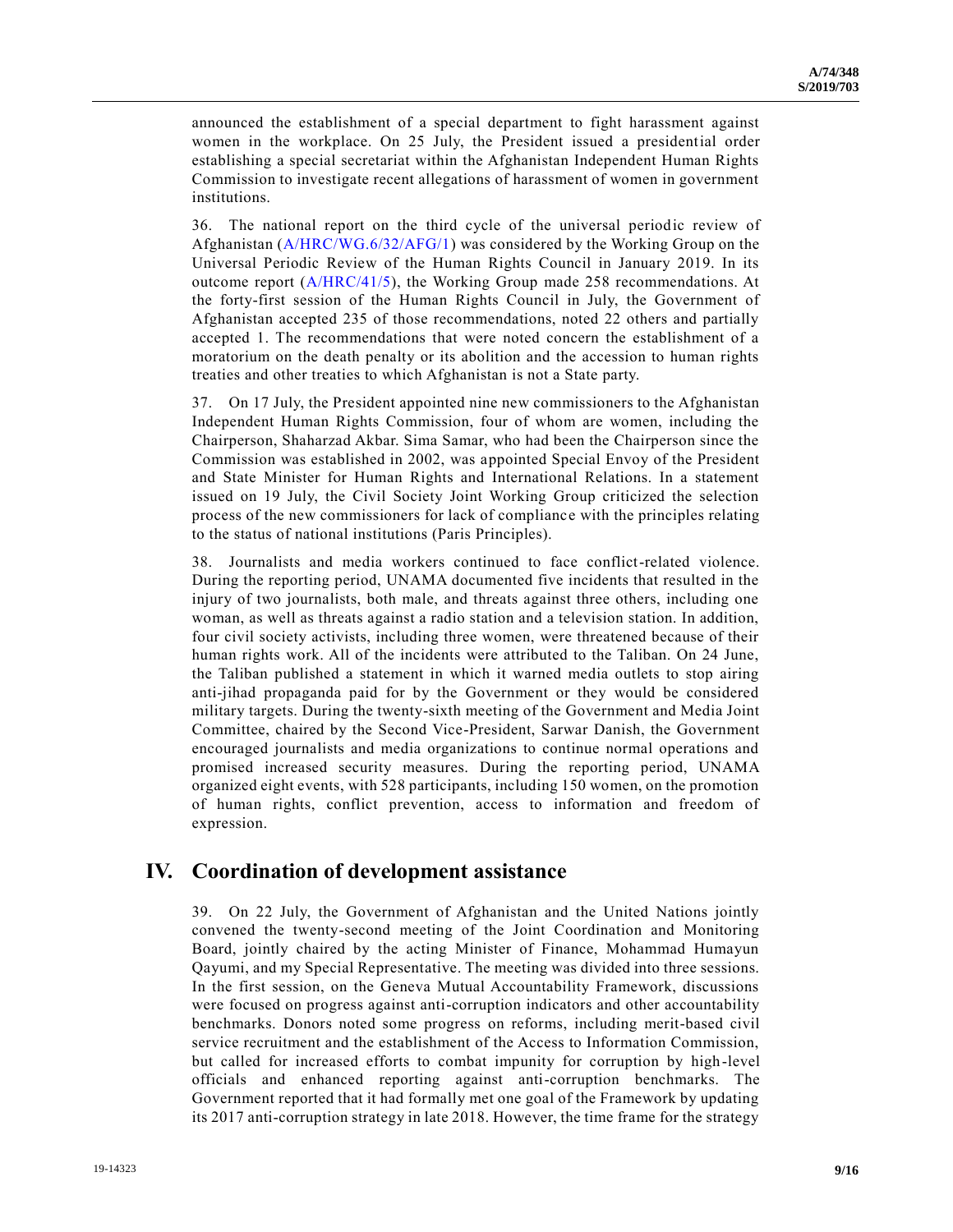only covers the period up until December 2019, and the mechanism to devise a follow-up strategy remains to be activated. Delays in the implementation of the Anti-Corruption Law, notably in the establishment of an Anti-Corruption Commission, have also slowed down overall anti-corruption reforms.

40. At the second session, on growth, development and peace, the Government presented its plans for economic accelerators, focusing on agriculture, urban planning and electricity infrastructure. Donors highlighted the need to reduce the country's dependency on aid and to combat the illicit economy. The third session, on sectoral coordination, was focused on the education and health sectors, with an emphasis on improving aid coordination. At the conclusion of the meeting, the international community and the Government agreed to conduct a joint assessment in order to develop more robust reporting mechanisms for the Geneva Mutual Accountability Framework.

41. The Government continued to implement its subnational governance policy. On 10 June, the President established the High Council of District Governors under his leadership to ensure that districts take on increased responsibilities for local development. By 24 July, the Independent Directorate of Local Governance had introduced the Law on Local Councils, approved on 5 March 2019, for subnational authorities and civil society in five provinces, raising awareness and providing guidance on the implementation of the Law. On 28 July, the Directorate signed a memorandum of understanding with civil society organizations, aimed at fostering increased cooperation on subnational governance and development.

42. Progress was also made towards civil service reform. On 20 June, the Independent Administrative Reform and Civil Service Commission reported the successful completion of merit-based recruitment for 11,500 teaching positions and 6,500 entry-level civil servant positions in the capital and provinces since its launch in 2018. In addition, a total of 55 district governors and provincial heads of line departments have passed the new two-week leadership programme of the Afghanistan Civil Service Institute, introduced on 22 June, which is aimed at training senior-level civil servants working at the subnational level.

43. The output of the Anti-Corruption Justice Centre took a downward turn during the reporting period. In June and July, its primary court heard two cases, one each month, involving six defendants, which resulted in the acquittal of one defendant and the conviction of five. The court also issued judicial rulings accepting jurisdic tion to hear two cases arising from the 2018 parliamentary elections. The Centre 's appeal court adjudicated one case, the appeal by a former Deputy Minister against a conviction and a sentence of three years' imprisonment by the primary court. The safety of justice sector officials remained a concern. On 6 July, one of the Centre 's prosecutors was shot dead while on his way to work. An administrative staff member who was travelling with the prosecutor was also shot but survived the attack. Of the list of 127 arrest warrants and 128 summonses, 71 warrants (22 outside Afghanistan) and 82 summonses (5 outside Afghanistan) remained to be executed, while only one person on the list was convicted and two were acquitted in a final verdict. As of August 2019, the Centre has tried a total of 59 cases involving 229 defendants since its establishment in 2016, convicting 183 and acquitting 44.

44. The Afghan economy continues to face significant challenges. On 21 July, the World Bank released its half-yearly Afghanistan Development Update, in which it reported an annual growth rate of 1.8 per cent of gross domestic product (GDP) in 2018, down from 2.7 per cent in 2017. The Bank attributed the decline to decreased agricultural output as a result of the drought in 2017 and 2018, as well as the deterioration of business confidence as a result of ongoing conflict, heightened political volatility owing to the elections and uncertainty over the peace process. The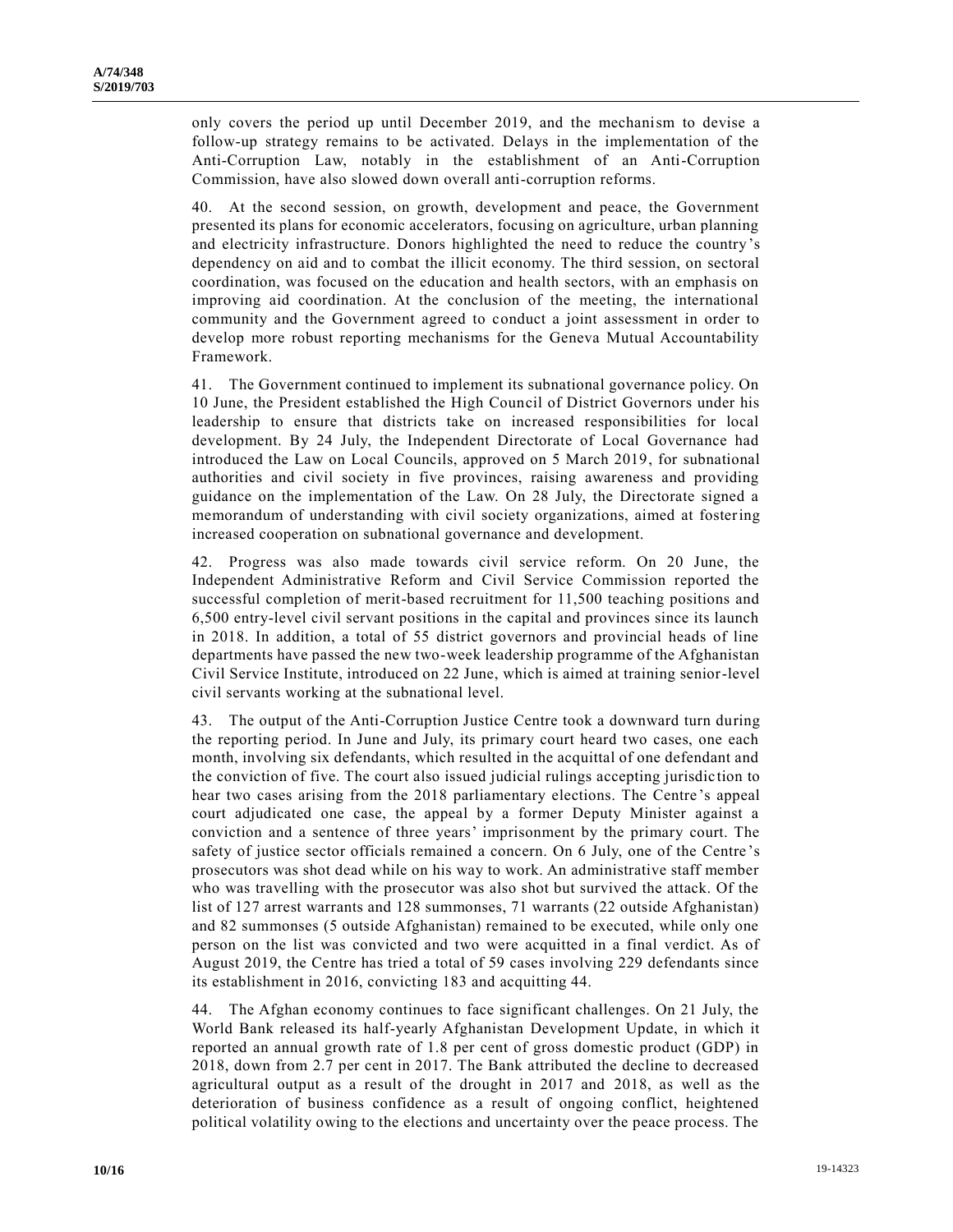Bank reported that poverty was estimated to have increased in 2018, driven by declining per capita incomes, in particular in rural areas. The Bank also noted that fiscal management remained strong, with an overall fiscal surplus of 0.7 per cent in 2018 and an improved budget execution rate of 92 per cent, compared with 8 3 per cent in 2017.

### **V. Humanitarian assistance**

45. The protracted conflict continues to cause extreme levels of physical and psychological harm and high levels of displacement, further compounded by political instability, drought, sudden-onset natural disasters, food insecurity and poverty. These factors have resulted in significant numbers of people on the move. Between 16 April and 29 July, 48,000 people were displaced, amounting to a total of an additional 206,000 internally displaced persons since the beginning of 2019, more than half of whom (58 per cent) were children under the age of 18. Conflict-related displacements in 2019 have increased by 2 per cent compared with the same period in 2018, and many displaced families have no immediate prospect of returning to their areas of origin. Internally displaced persons living in temporary settlements continued to face difficult conditions, including a lack of basic essential services beyond the initial provision of humanitarian assistance.

46. Owing to fighting between pro-government forces and anti-government elements, 28,982 individuals were displaced from Baharak, Namak Ab and Iskamish districts in Takhar Province to the provincial capital, Taluqan. The Government and humanitarian agencies provided affected households with essential emergency assistance, including shelter and emergency relief items.

47. The humanitarian drought response to displaced people ended in June, with 5.2 million people having been provided with food assistance, agricultural inputs and other forms of humanitarian assistance. Nevertheless, approximately 100,000 people who were displaced to urban centres in Herat and Badghis in 2018 as a result of drought are now living in protracted displacement. Early-season floods from January to May affected thousands of families. The Government and humanitarian partners provided emergency assistance to more than 265,300 people affected by the floods.

48. The most recent nutrition survey in Afghanistan showed that 22 of the 34 provinces are above the emergency level threshold for acute malnutrition at the time of reporting. Since 16 May, the United Nations and partners have dispatched 362 tons of specialized nutritious food to health centres across the country to support 99,000 children under 5 years of age and 46,700 pregnant and breastfeeding women suffering from severely acute malnutrition.

49. Through the summer months, the ongoing agricultural harvest is expected to improve the nutritional situation, although chronic food insecurity issues will persist in many parts of the country. Average or above-average precipitation, better pasture conditions and improved wheat production in 2019 are expected to have a positive impact on food security for many households. Recent assessments have shown a 40 per cent increase in production compared with the same period in 2018, as well as a slight increase in livestock sale prices. However, the impact of crop pests, diseases, post-harvest losses and recent floods is still unknown.

50. While the return of undocumented Afghans from the Islamic Republic of Iran and Pakistan has decreased by more than one third compared with 2018, the number of Afghans returning from Turkey has increased. Between 16 April and 20 July 2019, 268,076 undocumented persons and refugee returnees arrived in Afghanistan, including 109,543 undocumented returnees from the Islamic Republic of Iran (of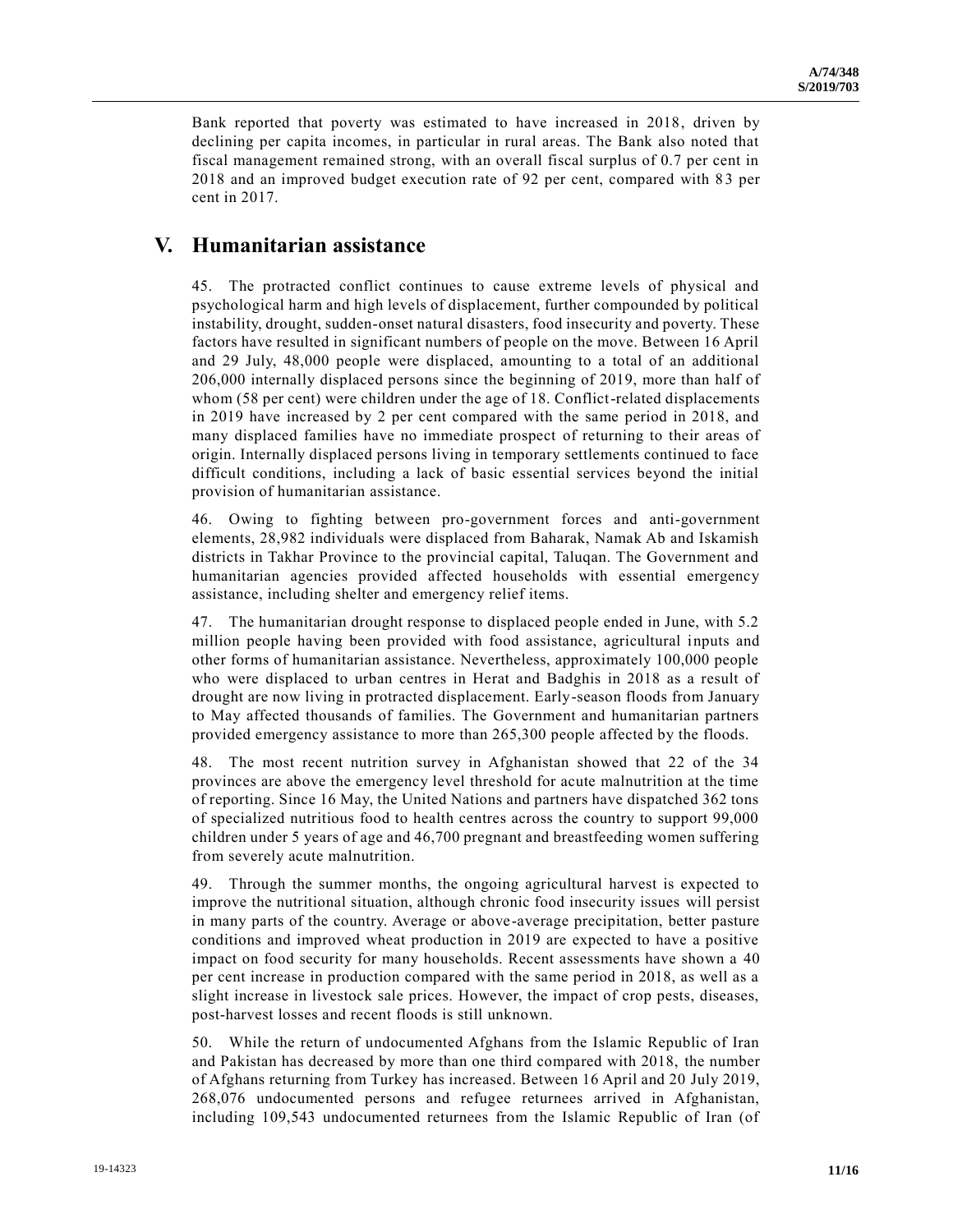whom 45,995 returned spontaneously and 63,548 were deported), 4,737 from Pakistan (of whom 4,123 returned spontaneously and 614 were deported) and 1,524 from European States and Turkey (of whom 372 returned voluntarily and 1,152 were deported, including 893 people who were deported from Turkey). During the same period, 4,081 registered refugees returned to the country, mostly from the Islamic Republic of Iran and Pakistan. The number of registered refugees returning to Afghanistan was 58 per cent lower than in the same period in 2018. In Pakistan, the distribution of Afghan Citizen Cards to undocumented Afghans is continuing. As at 4 July, 546,511 Afghans had received cards out of a total of 879,000 undocumented Afghans who registered to receive them. Holders of such cards are allowed to stay in Pakistan until 31 October 2019; a further extension is still under discussion.

51. The conflict continued to generate high demand for trauma services. From 16 May to 16 August, 24,232 trauma cases received treatment, a 12 per cent increase over the same period in 2018. The need for trauma care was particularly high in Nangarhar, Kandahar, Helmand, Zabul and Ghazni Provinces, where clashes have taken a heavy toll and access to health care has been reduced. During the reporting period, 15 partners from the health cluster provided consultations to 48,923 people, 61 per cent of whom were women and girls.

52. A total of 12 confirmed cases of polio were reported during the first half of 2019, 2 in Kandahar, 5 in Helmand, 4 in Uruzgan and 1 in Kunar. Access issues owing to a Taliban-imposed ban on all polio vaccination activities in the southern region remain the primary reason for sustained polio transmission in the country, and, notably, 11 of the 12 reported polio cases are from areas affected by the ban. In the light of the ban, a contingency plan to sustain population immunity was implemented, including site-to-site vaccination, the establishment of firewalls around inaccessible areas by permanent transit teams, the inclusion of polio vaccination during measles vaccination campaigns and a focus on strengthening routine immunization in inaccessible areas. Complementary vaccination activities, such as permanent transit teams and the vaccination of cross-border travellers, continue to reach more than 1 million children each month.

53. From May to August 2019, the United Nations and its partners cleared 4.7  $km<sup>2</sup>$ of land contaminated by high-impact explosives, benefiting 34 communities. Responding to the protection concerns of returnees from the Islamic Republic of Iran and Pakistan, approximately 114,729 people in Afghanistan received risk education funded by the United Nations during the reporting period.

54. The continued use of indiscriminate and unlawful victim-activated pressureplate improvised explosive devices by anti-government elements caused 205 civilian casualties (58 deaths and 147 injured) in the first six months of 2019. More than half of those casualties occurred in the southern region of Afghanistan. Such devices continued to account for close to 50 per cent of mine action casualties in Afghanistan.

55. Widespread insecurity, mine contamination and difficult terrain continue to present challenges to humanitarian access and the safety of humanitarian personnel. From 1 January to 8 August, 24 aid workers were killed, 29 injured and 30 abducted, compared with 27 killed, 55 injured and 87 abducted in 2018. In total, there were 288 humanitarian incidents involving aid workers, assets and activities over the first seven months of 2019. In all of 2018, there were 382 such incidents. Deliberate attacks continued on health facilities and health workers, causing death and injury to staff and the forced closure of health facilities.

56. In the humanitarian response plan for 2018–2021, 6.3 million people were identified as being in need of humanitarian assistance in 2019, and requests were made for almost \$612 million to reach up to 4.5 million people during the year. According to the Financial Tracking Service, \$163.5 million in humanitarian funding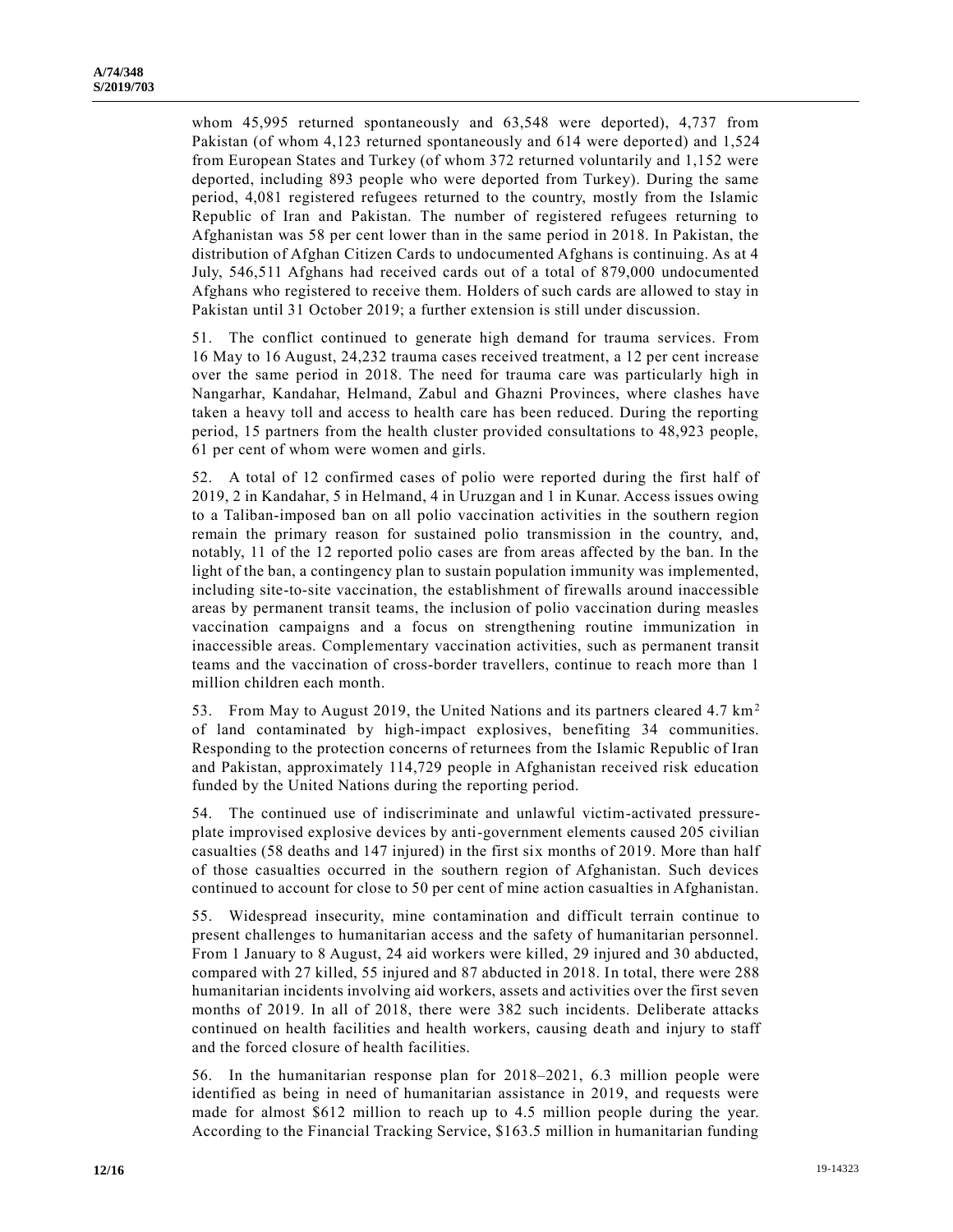had been received as at 29 July 2019, or 26.7 per cent of the total funding required for the humanitarian response in 2019. Despite the funding shortfall, humanitarian partners had been able to reach 2.7 million people with assistance as at the end of March.

## **VI. Counter-narcotics**

57. On 29 July, the United Nations released the second part of the 2018 Afghanistan Opium Survey, entitled "Challenges to sustainable development, peace and security", in partnership with the National Statistics and Information Authority of Afghanistan. The report provides detailed information on the location and extent of opium poppy cultivation, potential opium production and the socioeconomic situation in rural areas. The sharp decreases in opium cultivation and production from the record highs of 2017 followed a sustained lack of rain and snow during the 2017/18 wet season, and the resultant drought badly affected the agricultural sector, with incomes reportedly falling by half in severely affected rural areas. A decrease in opium cultivation and production led to a 56 per cent decline in the funds derived at the farm gate from opium, from \$1.4 billion in 2017 to \$604 million in 2018. An estimated \$29 million was generated in illegal taxation of farm-gate revenues, of which approximately \$21 million was collected by anti-government elements, including the Taliban. It was also estimated in the report that the gross value of the opiate economy in Afghanistan was between \$1.2 and 2.2 billion, a decline of 27 per cent to 51 per cent compared with 2017, but still representing between 6 per cent and 11 per cent of GDP.

58. From 1 June to 30 July, law enforcement authorities conducted a total of 773 counter-narcotics operations, leading to seizures of 600 kg of heroin, 5,000 kg of morphine, 23,130 kg of opium, 4,040 kg of hashish, 300 kg of methamphetamine, 13,900 tablets of 3,4-methylenedioxymethamphetamine, 111,500 kg of solid precursor chemicals, 75,250 litres of liquid precursor chemicals, 72,420 kg of poppy seeds and 3,580 kg of henbane. In total, 56 laboratories (55 heroin and 1 methamphetamine) were dismantled and four drug stockpiles were destroyed. The operations led to the arrest of 879 suspects and related seizures of 120 vehicles, 61 weapons and four radios. Seven officers of the Afghan Counter-Narcotics Police were killed and eight were wounded while carrying out their law enforcement operations.

#### **VII. Mission support**

59. As at 15 July, vacancy rates at UNAMA were 6 per cent for international staff, 4 per cent for National Professional Officers and 3 per cent for national staff, compared with the approved rates of 7 per cent, 5 per cent and 3 per cent, respectively. The proportion of female staff remained low, at 35 per cent for international staff, 41 per cent for United Nations Volunteers, 13 per cent for National Professional Officers and 8 per cent for national staff. During the reporting period, the Mission continued to implement its national United Nations Volunteer programme, aimed at establishing a pool of qualified female candidates for possible future recruitment to staff positions. A total of 30 women were recruited under the 2019 programme. Between 1 May and 1 July, UNAMA conducted 111 road and 14 air missions, as well as 579 reverse outreach missions, during which district representatives visited UNAMA field offices.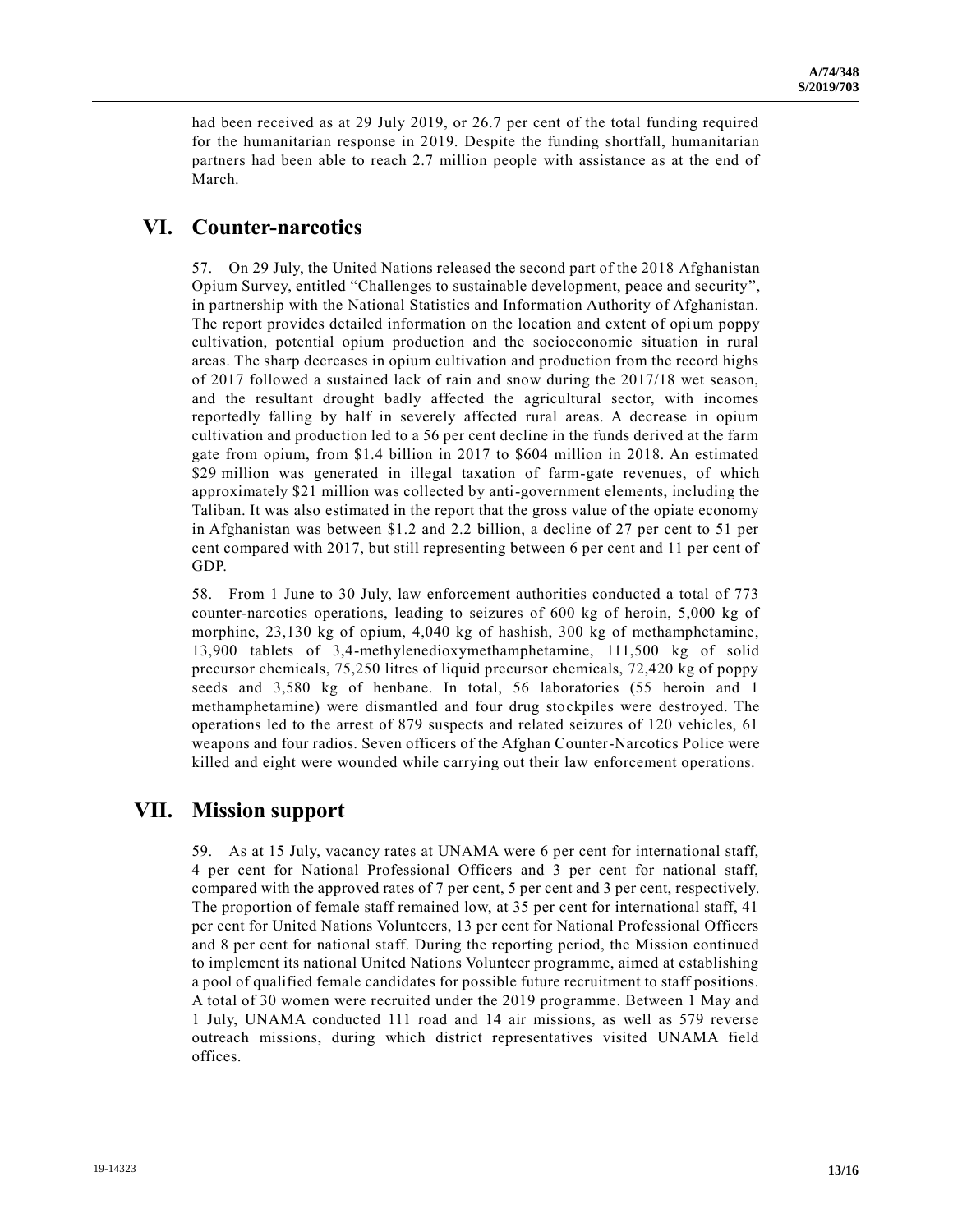#### **VIII. Observations**

60. Over the coming months, the citizens of Afghanistan will face profound choices, which could determine the future of the country for years to come. The winner of the presidential elections will take on the hefty responsibility of leading the country through the next phase of its journey towards stability and self-reliance and, above all, of pursuing a negotiated settlement to end the devastating conflict. To fulfil those responsibilities, the Government of Afghanistan must be viewed as accountable to and representative of the Afghan people.

61. Elections remain the most widely accepted means of conferring political legitimacy in Afghanistan. In order to ensure that the results are accepted by the population, the elections require the responsible participation of all stakeholders. They must be contested on a level playing field, without unduly favouring any candidate. The public commitment of Mr. Ghani and Mr. Abdullahto contesting the elections fairly, and the steps taken by the Government to separate the functions of the State from the electoral contest, are welcome in that regard. At the same time, allegations of misuse of State resources and perceptions of interference in the work of the electoral management bodies are concerning. All stakeholders, including candidates and their supporters, must abide by the laws and regulations governing the electoral process, uphold the commitments made in the code of conduct for candidates and act in a manner that enhances trust in the process and its outcomes.

62. I appeal to all national leaders and candidates to display leadership in discouraging fraud and to take firm action to prevent it. Those who attempt or commit fraud must be held to account. However, I call upon leaders to refrain from making spurious or sweeping allegations of fraud without sufficient evidence. I urge all actors to bring any allegations of fraud and irregularities to the appropriate institutions in accordance with established procedures, and I urge the Electoral Complaints Commission and the court system to carry out their mandates effectively.

63. The electoral preparations, in particular the completion of the top-up voter registration exercise, should allow more Afghans to vote in the presidential elections, many of them for the first time. The Government's unprecedented commitment of \$90 million to fund the elections marks the first instance since 2001 in which Afghan elections have been funded primarily from the national budget. Given the apparent awareness gap among voters and other stakeholders about the electoral process, I urge the electoral management bodies to further strengthen their public outreach.

64. The volatile security situation is highly concerning, including the direct threats to the election process by anti-government elements that may discourage many Afghans from voting. I call upon the Taliban and other armed groups to desist from threatening or targeting electoral staff, candidates or voters; to refrain from damaging electoral sites or disrupting electoral processes; and to allow the people of Afghanistan to exercise their political rights in safety and without fear of violence, intimidation or retaliation. Attacks directed at polling centres and civilians participating in the electoral process are violations of international law, and perpetrators must be held accountable.

65. The war in Afghanistan has been long and brutal, and the path to peace will be challenging. The continuation of talks between the United States and the Taliban, the intra-Afghan peace dialogue in Qatar and the strengthening of efforts to build a regional consensus on peace have given rise to cautious optimism that a formal peace process may soon begin. Such a process, however, will be sustainable only if it is inclusive, protective of the fundamental rights of all Afghans and grounded in a broad consensus. Once again, I call for direct talks between the Government of Afghanistan and the Taliban, aimed at resolving the profound issues which can be decided only by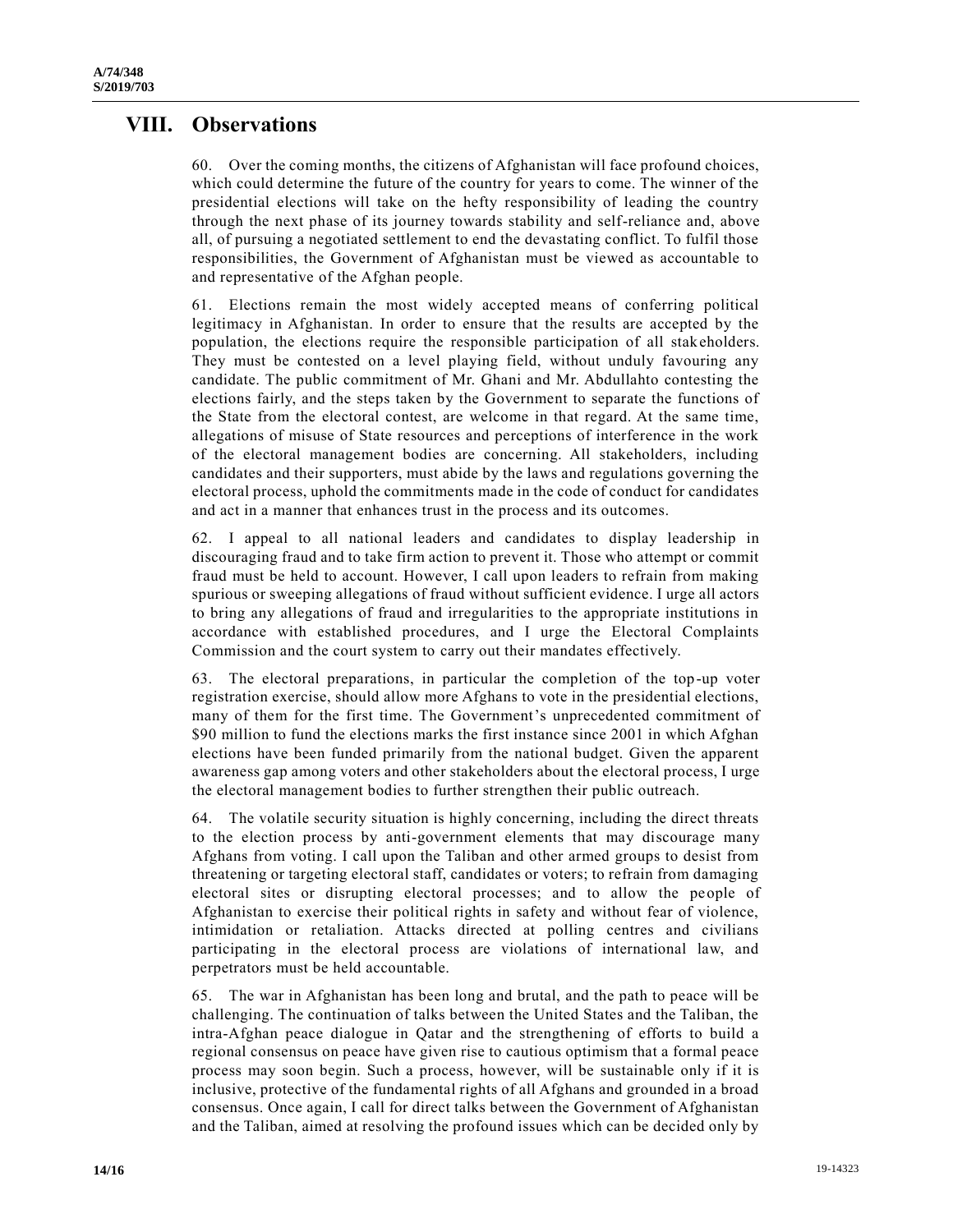and between Afghans. The United Nations stands ready to support such a process in any way it can.

66. Afghan women have paid a high price during the conflict that has affected their country during the past four decades. Today, they are rising to reclaim their rightful place in all areas of society and are playing a central role in creating peaceful, inclusive communities, as recognized in the National Action Plan on Women, Peace and Security. Addressing the Council in July, the Deputy Secretary-General cited the strong call from Afghan women for peace, specifically peace that safeguards their hard-won rights and does not backtrack on what has been achieved. I reiterate her call that Afghan women must enjoy full and meaningful participation in all phases of the peace process and take part in decisions that will affect their future.

67. The economic development of Afghanistan must be underpinned by existing funding commitments from its international partners and by steady progress towards self-reliance by the Afghan State. Constructive discussions between the Government, key donors and the United Nations were held at the Joint Coordination and Monitoring Board meeting in July, and the commitment to reformulating reporting mechanisms for the Geneva Mutual Accountability Framework is welcome. As the Government has acknowledged, securing the economic future of Afghanistan will also require the incremental development of its private sector, improved investor confidence and enhanced trade and infrastructure connectivity with regional partners. Only by harnessing those factors will Afghanistan be able to provide employment opportunities for the hundreds of thousands of young Afghans who enter the labour force each year and create the conditions for sustainable prosperity.

68. Despite some progress, corruption remains a pernicious challenge in Afghanistan, diverting valuable resources from where they are needed most and eroding public confidence in State institutions. The slowing pace of anti-corruption reforms, in particular in the domains of asset declaration and verification and the prosecution of corrupt officials, is a source of concern. I encourage the Government to redouble its efforts in those areas, which are crucial in the ongoing drive to combat impunity for corruption offences and establish true equality before the law.

69. Civilian casualties decreased during the first half of 2019 compared with the same period in 2018. However, I remain concerned about the high level of harm that the conflict continues to inflict on civilians, including loss of life and injuries. Anti-government elements continue to deliberately target civilians, mainly through the use of suicide and non-suicide improvised explosive devices. I echo the calls of Afghans to bring the number of civilian casualties down to zero. All parties to the conflict must respect their obligations under international humanitarian law and human rights law and take immediate measures to prevent civilian casualties.

70. The Government's acceptance of most of the recommendations made during its third cycle of the universal periodic review by the Human Rights Council in July, including those calling for the prompt investigation of allegations of arbitrary detention, torture, enforced disappearances and extrajudicial killings, as well as the prosecution of perpetuators, is welcome. I encourage the Government to consider acceding to the International Convention for the Protection of All Persons from Enforced Disappearance and to establish a moratorium on the use of the death penalty with the aim of fully abolishing it, in accordance with relevant General Assembly resolutions. The treatment of security- and conflict-related detainees, including minors, requires additional renewed attention, especially in the fulfilment of procedural protections.

71. Afghanistan remains one of the most dangerous countries in the world for humanitarian workers, who continue to face unacceptable risks as they carry out their invaluable work. The rise in attacks on aid workers so far in 2019, as well as